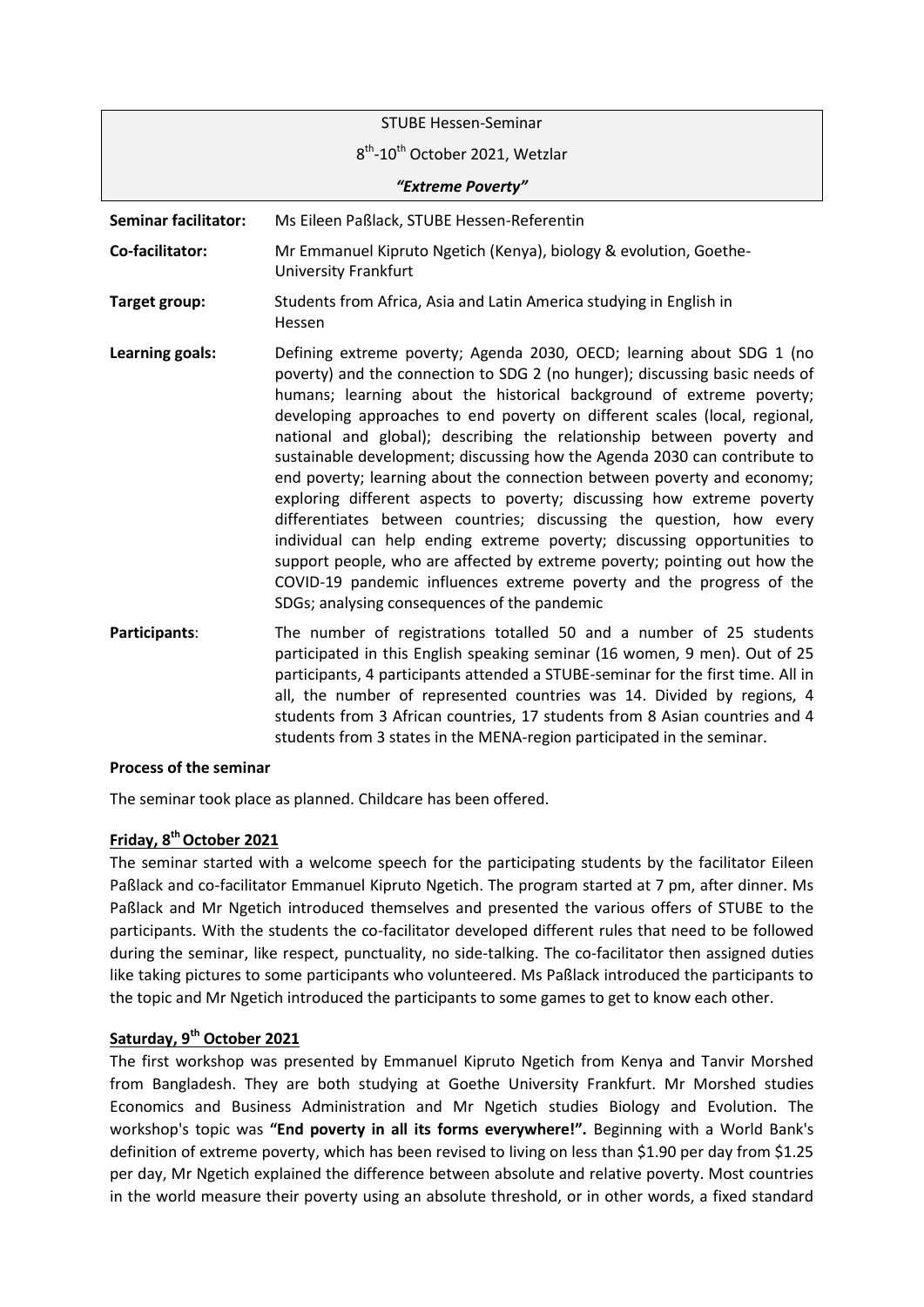of what households should be able to count on in order to meet their basic needs. A few countries, however, have chosen to measure their poverty using a relative threshold, that is, a cutoff point in relation to the overall distribution of income or consumption in a country. In a first group work on the question "What causes poverty", the participants shared their points of view on the causes and they mentioned corruption, biography, less infrastructure, no job perspectives, no vocational training, instable political situation etc. Mr Ngetich clustered the mentioned aspects into the following dimensions of poverty: Economic (e.g. unemployment), Ecological (e.g. earthquakes, droughts, floods), Historical, Infrastructure, Political (corruption, inflation, debt) and Social.

In the second part of the workshop Mr Morshed presented a possible solution on how the common people can use services of banks without using a bank. An example is the idea of M-Pesa and bkash that are based on the fact that many people have now access to a phone, also in rural areas. In Nepal the number is quite impressive. Nepal's population is estimated to be 28.6 million but there are more than 38.21 million mobile phone users in Nepal as of mid-January 2021.By 2012 about 17 Million of M-Pesa account have registered in Kenya. Mr Morshed continued his talk by answering the question on how a mobile financial service works. There is an easy registration with a phone number and ID cards. Identity is verified via sms. Withdrawal and deposit is possible via local merchant. A very low service fee is required (only 1.4% flat rate for bKash, for M-Pesa 0.6-26%). Mr Morshed explained that the access is easy, works as a saving account (up to 4% interest rate p.a.), access to remittance money. Mr Morshed invited the participants to criticize these projects. Some criticism was the threat of cyber hacks and security issues. Mr Morshed added that at the beginning, gaining trust of the customers was hard.

Mr Morshed introduced the participants to Dr. Muhammad Yunus and his idea of a microcredit system, which was initially an experimental project conducted on rural area near Chittagong University in 1976. The speaker criticized that Microcredit system could be a debt trap for the poor household. It might not always increase your income as there is a higher interest (12-13 %) rate than a traditional banking system (8-12%), there is no supervision what you are doing with the loan, the banks are happy as long as you are paying them back. In a final group work, the task was to find solutions to the discussed problems and reasons of poverty. The participants presented the idea to make the supply chain more transparent especially to prevent child labour and poor working conditions. Part of this solution is to put pressure on the politicians but also to improve the conscience of consumers and raise the awareness.

For the second workshop the co-facilitator welcomed the speaker Alejandra Garcia and introduced the participants to her topic of **social inequality in times of pandemics**. After presenting herself, Ms Garcia, together with the participants developed a mind-map on "When I think about the COVID-19 Pandemic, I think about…". The participants shared aspects like vaccination, mental health, new ways of life, online, restrictions, isolation, jobs, new skills, panic buying, uncertainty, or health sector. The speaker then shared some facts like, U.S. Billionaires gained 1 trillion since the start of the pandemic. Since March 2020 Jeff Bezos Wealth has increased by 66 %. 56 % of the population live on between 2 and 10 dollars a day. The majority forced into poverty are informal workers. Ms Garcia then presented the definition of social inequality from a sociological perspective "Social inequality results from a society organized by hierarchies of class, race, and gender that unequally distributes access to resources and rights". She added that the term intersectionality also plays a role in the context, which means the interconnected nature of social categorization such as race, class and gender as they apply to a given individual or group, regarded as creating overlapping and interdependent systems of discrimination or disadvantage.

Ms Garcia talked about the case of different latinamerican countries during the covid-19 pandemic. In Mexico 21 % of women working in the informal sector were pushed out of employment, compared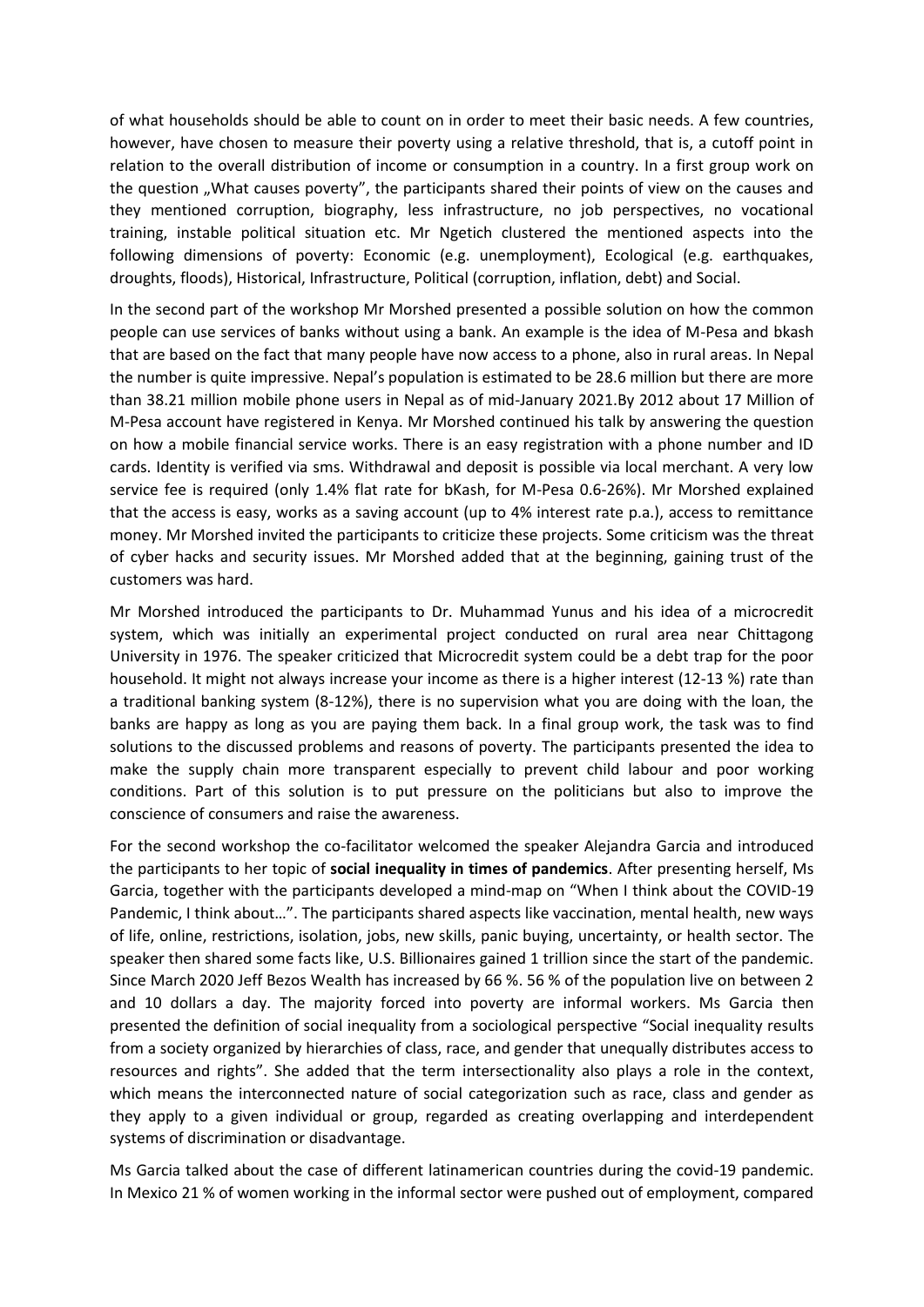with 15 % of men in informal employment as of May 2020. In Brazil, people of Afro-descent have been 40 % more likely to die of COVID-19 that White people. If their death rate had been the same as White Brazilians', then as of June 2020, over 9.200 Afro-descendants would have still been alive. In the US, Latinx and Black people are more likely to die of COVID-19 than White people. If their death rate had been the same as White people's, then as of December 2020 close to 22.000 Latinx people would have still been alive.

After a break Ms Garcia presented a case study about the Zone for Employment and Economic Development (Spanish: Zonas de empleo y desarrollo económico, or ZEDE), which is the name of a new type of administrative division in Honduras (colloquially called a model city) that is subject under the national government and provides a high level of autonomy with its own political system, at a judicial, economic and administrative level. An example is the project Roatán Próspera, which is breaking ground in 2020 on the north bay of the island. This Economic Development Hub aims at enabling Honduran and global businesses to create and grow ventures in education, healthcare, tourism, aquaculture, and other industries — diversifying Roatán's economy, developing job skills, increasing foreign direct investment, and creating opportunities for personal and professional growth. Próspera partners with governments like Honduras to promote and operate Economic Development Hubs - similar to Special Economic Zones (SEZ). These hubs are integrated with local communities and have semi-autonomous governance and regulation. Ms Gacia explained that there are also negative effects, which should be taken into consideration. The different perspectives on projects like these were developed in a role play, that led to a talkshow and the participants were divided into the following groups: moderators, Garifuna and Indigenous Groups, The Honduran Government, Prospera Project and the Honduran population. The participants prepared their roles and developed statements for the talkshow. During the talkshow the controversies were revealed. According to the Centre of Study for Democracy, these models will be characterized by cheap labour, generous concessions of natural resources, tax exemptions and the transfer of the national sovereignty. It can also be a fiscal sanctuary for national crimes such as money laundering or impeding extradition. Police and Hospitals will be privatized, and they can create their own taxing system. The United Nations has already warned the ZEDES as a place where Humas Rights will be violated and the TUM International GmbH from the TU Munich has already retreated from the project due to indications of human rights violations. Especially the indigenous groups presented their concerns. Most of the territories are populated by indigenous groups or afro-honduran descendants. The territory in which Prospera wants to build, is mostly populated by an afroindigienous group (Garifunas). This territory is protected by the International Organization of Work, where they protect indigenous territories. At the end the participants shared their personal opinions and reflected on the different roles they played.

## **Sunday, 10th October 2021**

The third workshop was held by Dr. Max Stille and Biljana Mikić from the organisation NETZ Partnership for Development and Justice, which is based in Wetzlar. Their workshop had the title **"Structural Poverty and Hunger"**. together with the NETZ speakers Ms Mikić and Mr Dr. Stille, the students talked about their previous knowledge and personal experiences. A participant presented that his country India is connected to poverty and hunger and gave the example of India's farmers who have suffered in recent decades from climate change-fuelled drought and flooding, and [even](https://www.cbsnews.com/news/locust-attack-india-amid-coronavirus-covid-19-crisis-and-heat-wave/)  [locusts](https://www.cbsnews.com/news/locust-attack-india-amid-coronavirus-covid-19-crisis-and-heat-wave/) destroying thousands of acres of crops. The circumstances have pushed thousands of [debt](https://www.cbsnews.com/news/farmer-suicides-rise-in-india-as-climate-warms-study-shows/)[ridden farmers to suicide.](https://www.cbsnews.com/news/farmer-suicides-rise-in-india-as-climate-warms-study-shows/) More than 10,000 Indian farmers died by suicide in 2019 alone, according to government [data.](https://ncrb.gov.in/sites/default/files/Chapter-2-Suicides_2019.pdf) Mr Dr. Stille gave an overview on poverty trends in Bangladesh and the civil society engagement for the poor. There is a huge disparity of how extreme poverty is distributed within the country and its different districts. Mr Dr. Stille presented the work of the organisation NETZ Partnership for Development and Justice, in short NETZ. NETZ is a charitable and independent